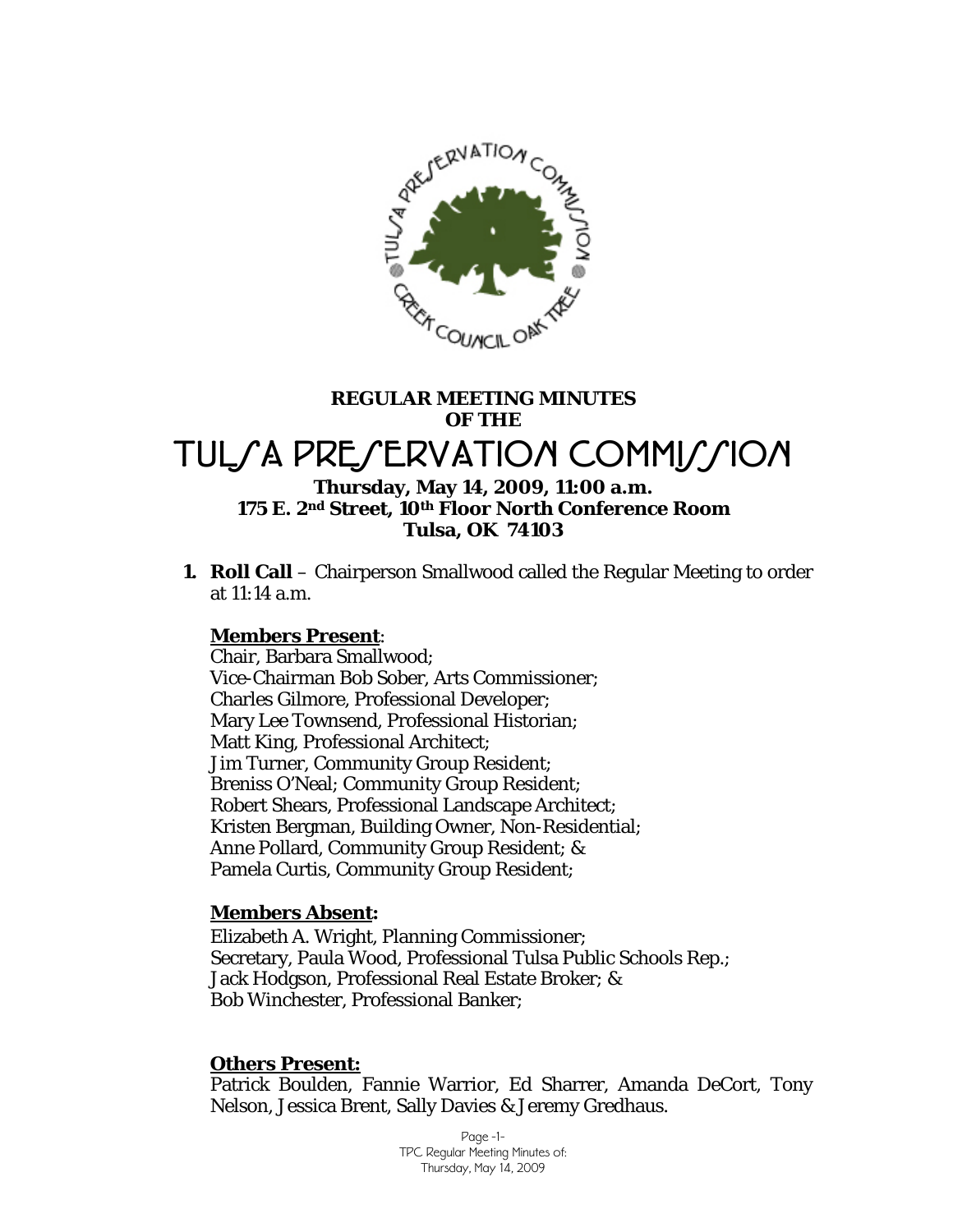### **2. Approval of Minutes of Previous Meeting of Regular Meeting Minutes for April 9, 2009; ACTION: VOTE NEEDED**

Chair Smallwood asked if anyone would like to make a motion to approve the Regular Meeting Minutes for April 9, 2009.

Commissioner Bergman made a motion to *Approve* the Regular Meeting Minutes for April 9, 2009 with minor corrections. Commissioner Townsend seconded.

Chair Smallwood asked for roll call to be announced.

### **By a show of hands, all "In Favor" of the motion to**  *Approve the April 9, 2009 Regular Meeting Minutes***:**

- (1) Chair Smallwood;
- (2) Vice-Chair Sober;
- (3) Breniss O'Neal;
- (4) Charles Gilmore;
- (5) Mary Lee Townsend;
- (6) Matt King;
- (7) Kristen Bergman;
- (8) Pamela Curtis;
- (9) Anne Pollard;

### **All Opposed:**

None.

### **All Abstaining:**

(10) Jim Turner;

### **All not present during this vote:**

(11) Robert Shears;

The motion was *Approved by Majority* by members present and voting.

### **3. FY 2009 Certified Local Government Funds Grant Application ACTION: VOTE NEEDED**

Ms. DeCort stated that the Tulsa Preservation Commission has received \$13,000 from the State Historic Preservation Office (SHPO) for our federal fiscal year 2009. She stated that the funds may be used for survey, nominations, travel, training and for other things; but that Certified Local Government (CLG) Director, Glen Vaughn-Roberson at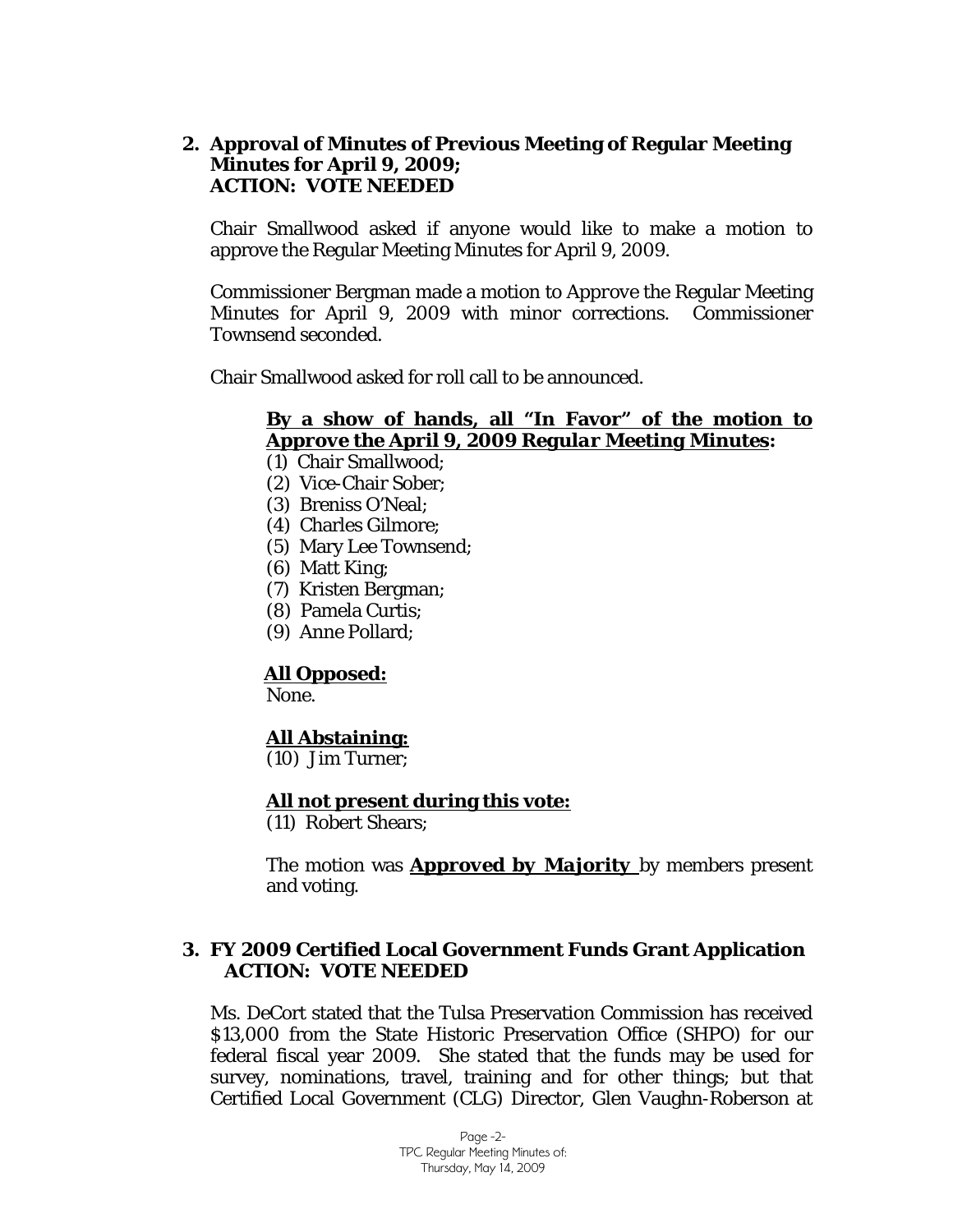SHPO and Nore' Winter of Winter & Co., have suggested that the Commission use the FY 2009 funds to follow up on the downtown survey with the National Register Nomination Program that we develop with them based on the results of the downtown survey. Ms. DeCort stated that the downtown survey will be completed at the end of September 2009. She added that Mr. Vaughn-Roberson has also informed her that the Commission may receive additional funds. Ms. DeCort stated that she notified Mr. Vaughn-Roberson that the Tulsa Preservation Commission would be very appreciative to receive any additional funds.

Commissioner Bergman made a motion for the Tulsa Preservation Commission to accept FY 2009 Certified Local Government Funds of \$13,000 from SHPO. Commissioner Pollard seconded.

### **By a show of hands, all "In Favor" of the motion to**  *Approve* **receipt of FY 2009 Certified Local Government Funds of \$13,000 from SHPO:**

- (1) Chair Smallwood;
- (2) Vice-Chair Sober;
- (3) Breniss O'Neal;
- (4) Charles Gilmore;
- (5) Mary Lee Townsend;
- (6) Matt King;
- (7) Kristen Bergman;
- (8) Pamela Curtis;
- (9) Anne Pollard;
- (10) Jim Turner;

## **All Opposed:**

None.

### **All Abstaining:**

(11) Robert Shears;

## **All not present during this vote:**

None;

The motion was *Approved by Majority* by members present and voting.

### **4. A. Historic Preservation Committee**

### **i. Announcement of Conflict of Interest ACTION NEEDED**

Page -3- TPC Regular Meeting Minutes of: Thursday, May 14, 2009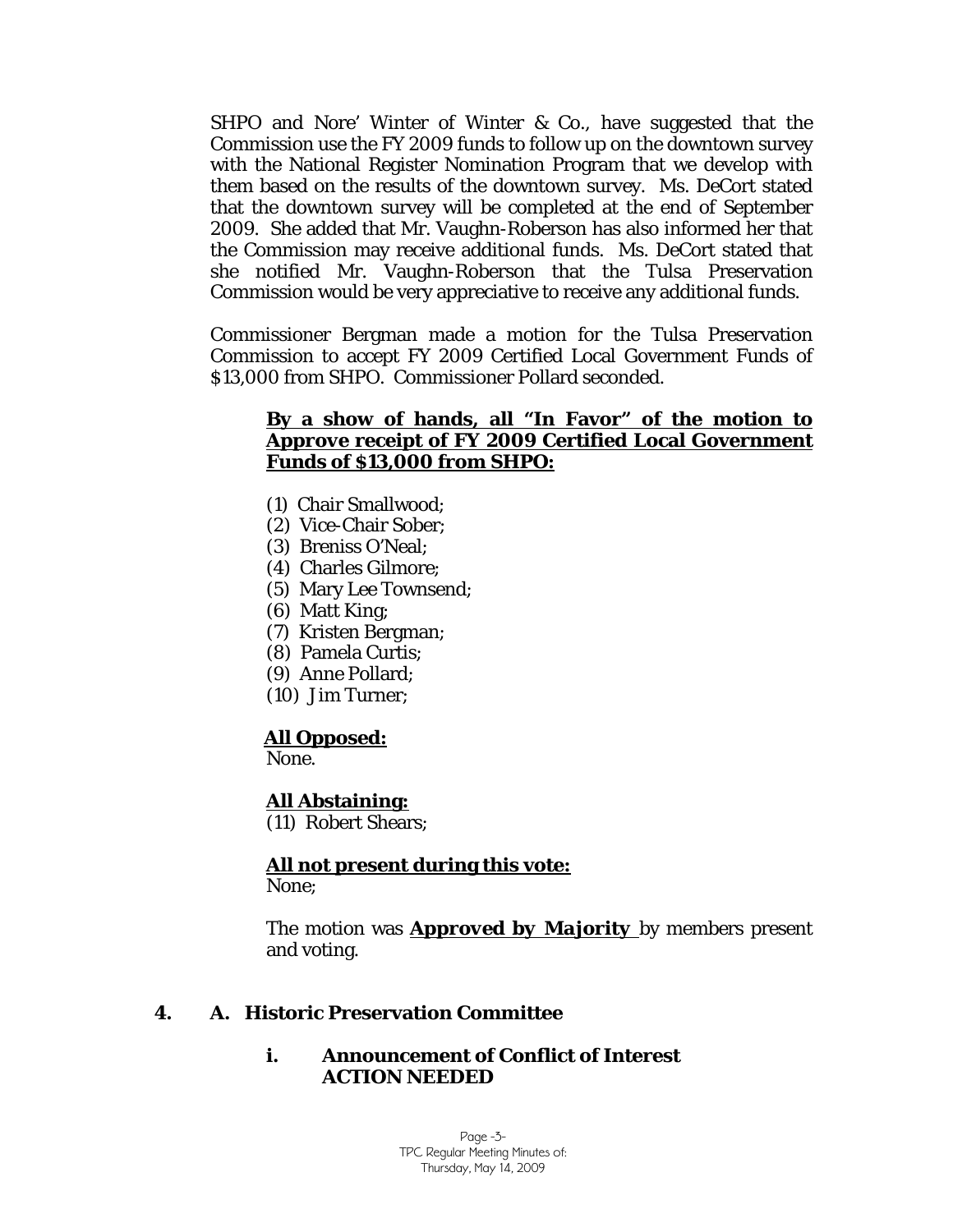Chair Smallwood asked the Commission if anyone had a conflict of interest with any of the four (4) Certificate of Appropriateness (COA) requests that have been brought before the Commission today. No one responded to having a conflict of interest with any of the proposals.

### **ii. Applications for Certificate of Appropriateness ACTION: VOTE NEEDED**

Chair Smallwood briefly informed the COA applicants of how their proposals would be reviewed by the Tulsa Preservation Commission for a final determination.

### **1. 1609 S. Newport Avenue** (North Maple Ridge) Applicant: Tony & Suzanne Nelson Request: Construct new single-family house on lot according to plans submitted. COA Subcommittee Complete Application Date: 05-12-2009 *APPROVAL WITHOUT CONDITIONS*

Mr. Sharrer presented Tony and Suzanne Nelson's Certificate of Appropriateness application to the Commission for a final review. Mr. Sharrer stated that the Nelsons plan to construct a new single-family dwelling on the property at 1609 S. Newport Avenue according to the plans that they have submitted.

Photographs and drawings were available for review and a slide presentation was shown of the structure in the North Maple Ridge Historic District.

Mr. Sharrer read the guidelines for the Nelson's proposal under *New Construction* for this district.

Chair Smallwood asked Mr. Nelson if he had any information to add to Mr. Sharrer's presentation; and Mr. Nelson responded by stating that Mr. Sharrer had covered everything very well. Mr. Nelson answered a few questions that were asked of him by the Commission.

The Commission complimented Mr. Nelson on the new construction project by stating that the project was very nice; and that he had chosen a beautiful design to build the new structure.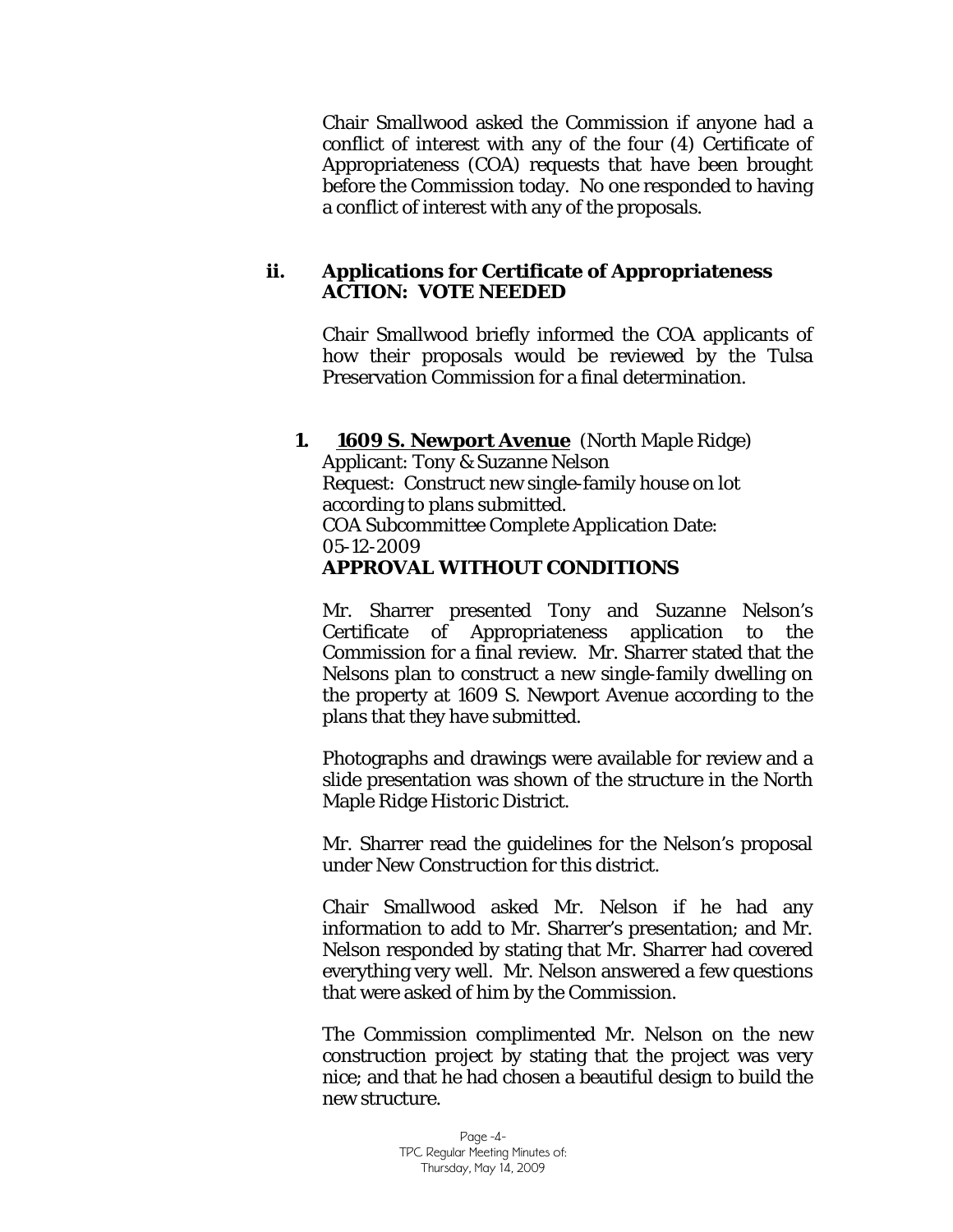Chair Smallwood asked Vice-Chair Sober to please give his report of the recommendation from the COA Subcommittee on the Nelson's application.

Vice-Chair Sober stated that the COA Subcommittee considered the Nelson's application to be complete at the May 12, 2009 meeting. He stated that the COA Subcommittee recommended by a unanimous vote to *Approve* the Nelson's proposal for *New Construction* based on the appropriate design guidelines; and that he would like to make a motion to approve the Nelson's application with no conditions.

The motion was seconded by Commissioner O'Neal.

After further review of the application, Chair Smallwood asked for roll call to be announced.

### **By a show of hands, all "In Favor" of the motion to**  *Approve* **Tony & Suzanne Nelson's Application without conditions:**

- (1) Chair Smallwood;
- (2) Vice-Chair Sober;
- (3) Breniss O'Neal;
- (4) Charles Gilmore;
- (5) Mary Lee Townsend;
- (6) Matt King;
- (7) Kristen Bergman;
- (8) Pamela Curtis;
- (9) Anne Pollard;
- (10) Jim Turner; &
- (11) Robert Shears;

## **All Opposed:**

None.

### **All Abstaining:**

None.

### **All not present during this vote:**

None;

The motion was *Approved Unanimously* by members present and voting.

> Page -5- TPC Regular Meeting Minutes of: Thursday, May 14, 2009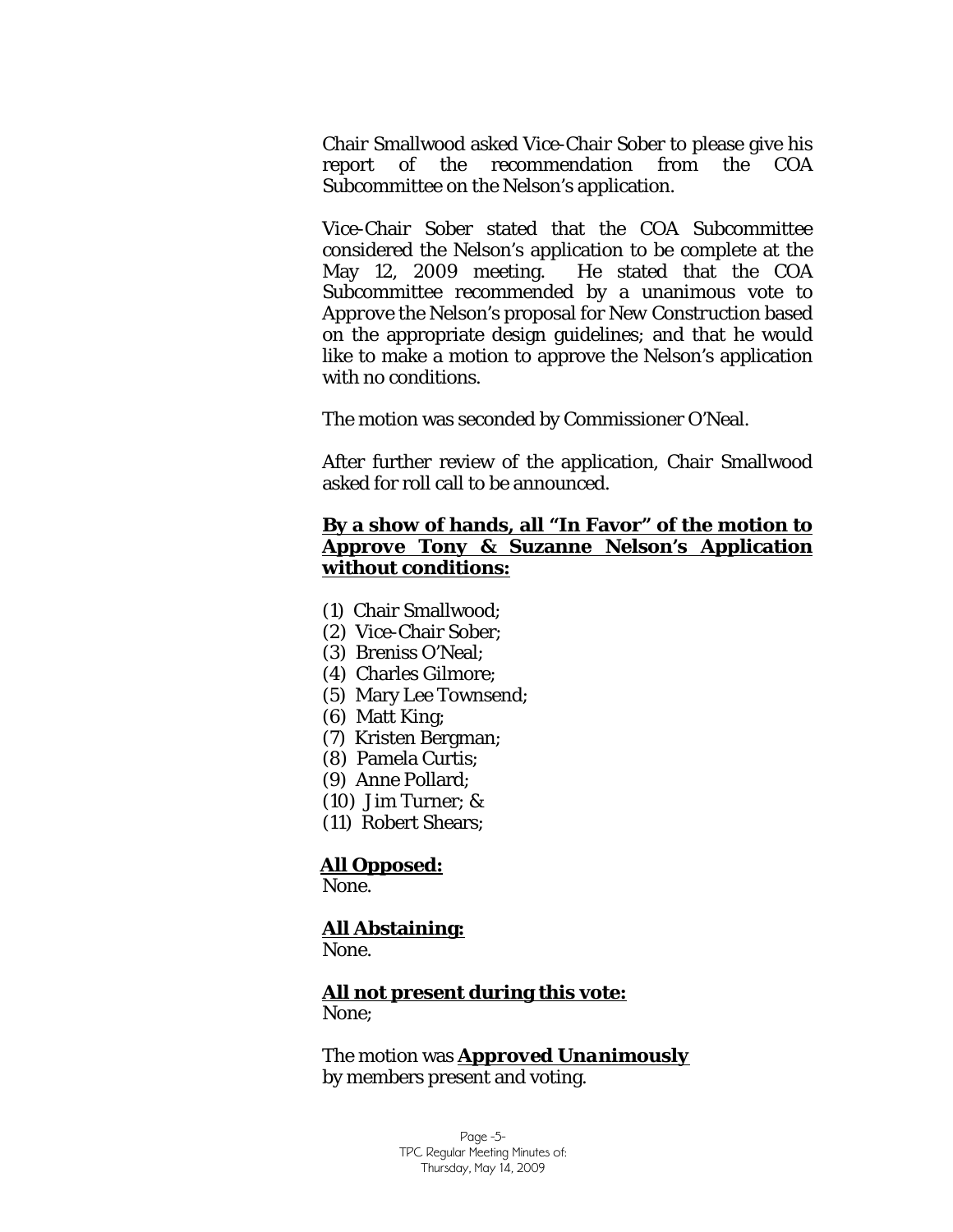*The Tulsa Preservation Commission Approved Tony & Suzanne Nelson's proposal based on guidelines under Section VIIIC General Requirements, C.1.01, C.1.0.2 & C.1.0.3; Building Site, C..1.1.1, C.1.1.2, C.1.1.3 & C.1.1.4; and under Building Materials, C.1.2.1 for New Construction in the North Maple Ridge Historic District.*

**2. 1010 N. Denver Avenue** (Brady Heights) Applicant: Jessica Brent Request: Rebuild south porch, preserving original columns and restoring original railing details. COA Subcommittee Complete Application Date: 05-12-2009 *APPROVAL WITHOUT CONDITIONS* 

Mr. Sharrer presented Jessica Brent's Certificate of Appropriateness application to the Commission for a final review. Mr. Sharrer stated that Ms. Brent plans to rebuild the south porch, preserve the original columns on the porch and restore its original railing details on this house in Brady Heights. Mr. Sharrer added that the house has been underutilized for several years.

Photographs and drawings were available for review and a slide presentation was shown of the structure in the Brady Heights Historic District.

Mr. Sharrer read the guidelines for the Ms. Brent's proposal under *Rehabilitation* for this district.

Chair Smallwood asked Ms. Brent if she had any information to add to Mr. Sharrer's presentation; and Ms. Brent responded by stating that Mr. Sharrer had covered everything. Ms. Brent answered a few questions that were asked of her by the Commission.

The Commission thanked Ms. Brent for planning to rebuild the house that will surely complement the neighborhood.

Chair Smallwood asked Vice-Chair Sober to please give his report of the recommendation from the COA Subcommittee on Ms. Brent's application.

Vice-Chair Sober stated that the COA Subcommittee considered Ms. Brent's application to be complete at the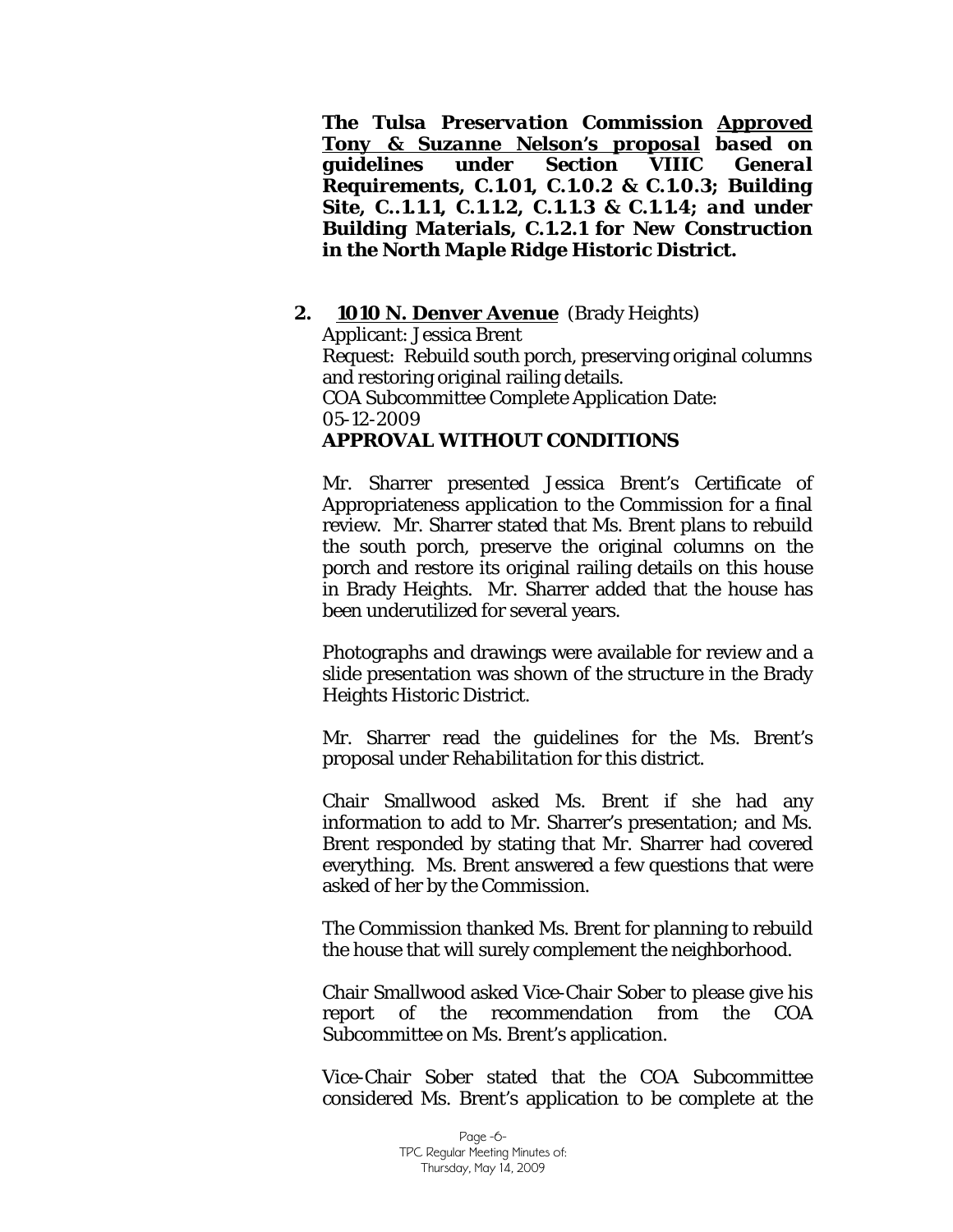May 12, 2009 meeting. He stated that the COA Subcommittee recommended by a unanimous vote to *Approve* Ms. Brent's proposal to *Restore* based on the appropriate design guidelines; and that he would like to make a motion to approve Ms. Brent's application with no conditions.

The motion was seconded by Commissioner O'Neal.

After further review of the application, Chair Smallwood asked for roll call to be announced.

### **By a show of hands, all "In Favor" of the motion to**  *Approve* **Jessica Brent's Application without conditions:**

- (1) Chair Smallwood;
- (2) Vice-Chair Sober;
- (3) Breniss O'Neal;
- (4) Charles Gilmore;
- (5) Mary Lee Townsend;
- (6) Matt King;
- (7) Kristen Bergman;
- (8) Pamela Curtis;
- (9) Anne Pollard;
- (10) Jim Turner; &
- (11) Robert Shears;

### **All Opposed:**

None.

### **All Abstaining:**

None.

# **All not present during this vote:**

None;

The motion was *Approved Unanimously* by members present and voting.

*The Tulsa Preservation Commission Approved Jessica Brent's proposal based on guidelines under Property owners are strongly encouraged, in order of preference to: Paragraphs 1 through 3; Porches with Preferred Option, Paragraph 1; and under the Second Preference, Paragraph 1 for*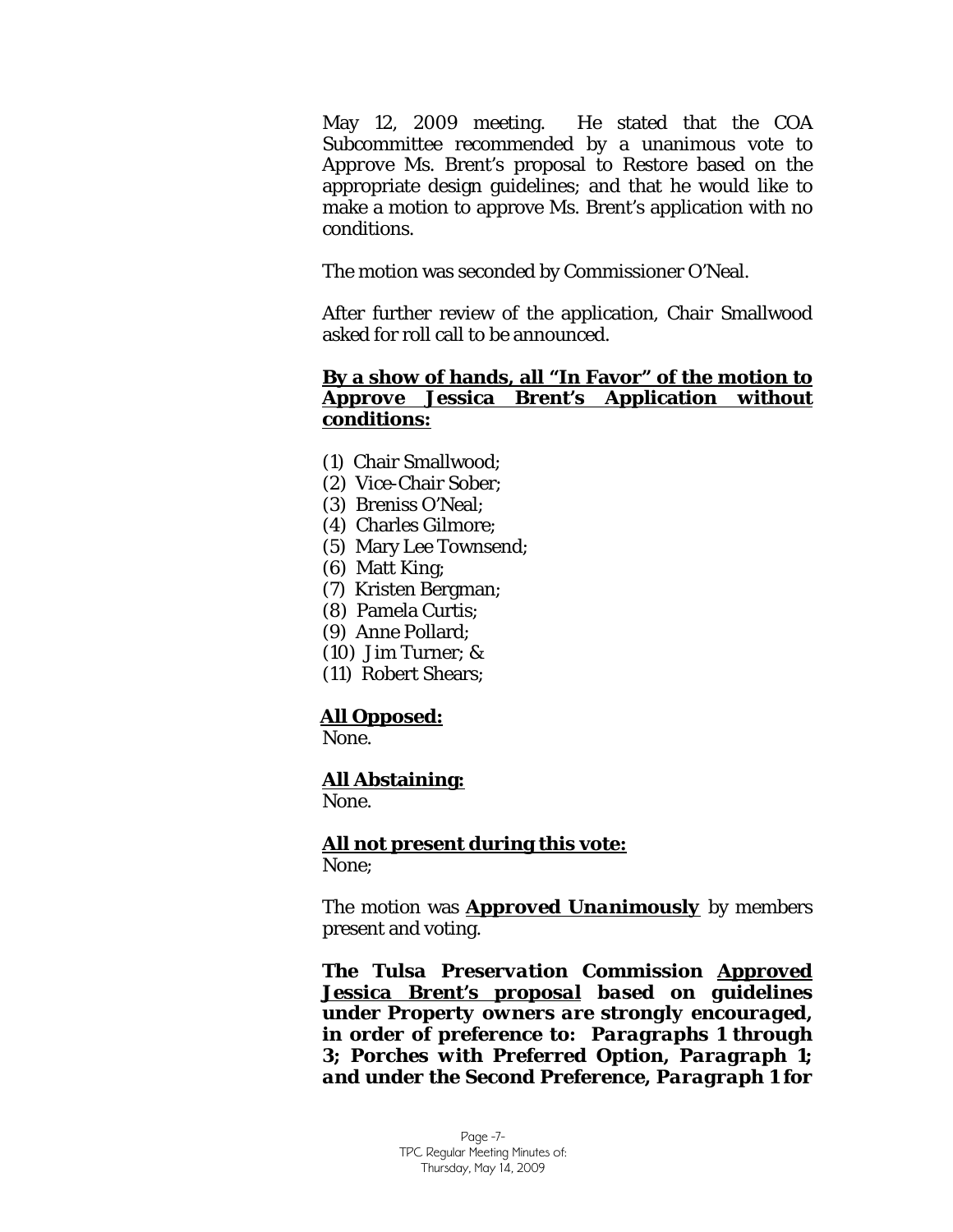### *Restoring Existing Structures for the Brady Heights Historic District.*

### **3. 715 N. Denver Avenue** (Brady Heights)

Applicant: Joe Crosier

Request:

**I.** Remove existing chain link fence in front yard and replace with 30" tall metal picket fence.

COA Subcommittee Complete Application Date: 05-12-2009

## *APPROVAL WITH CONDITIONS*

Mr. Sharrer presented Part 1 of 2 Parts of Joe Crosier's Certificate of Appropriateness application to the Commission for a final review. Mr. Sharrer stated that Mr. Crosier plans to remove the existing chain link fence in the front yard; and replace it with a 30" tall metal picket fence.

Photographs and drawings were available for review and a slide presentation was shown of the structure in the Brady Heights Historic District.

Mr. Sharrer read the guidelines for Part 1 of Mr. Crosier's proposal under *Additions* for this district.

Mr. Crosier was unable to attend the meeting to represent his proposal before the Commission.

Chair Smallwood asked Vice-Chair Sober to please give his report of the recommendation from the COA Subcommittee on Part 1 of Mr. Crosier's application.

Vice-Chair Sober stated that the COA Subcommittee considered Part 1 of Mr. Crosier's application to be complete at the May 12, 2009 meeting. He stated that the COA Subcommittee recommended by a unanimous vote to *Approve Part 1* of Mr. Crosier's proposal based on the appropriate design guidelines on Additions with conditions:

> ◊ That the gates match the new fence (use same materials)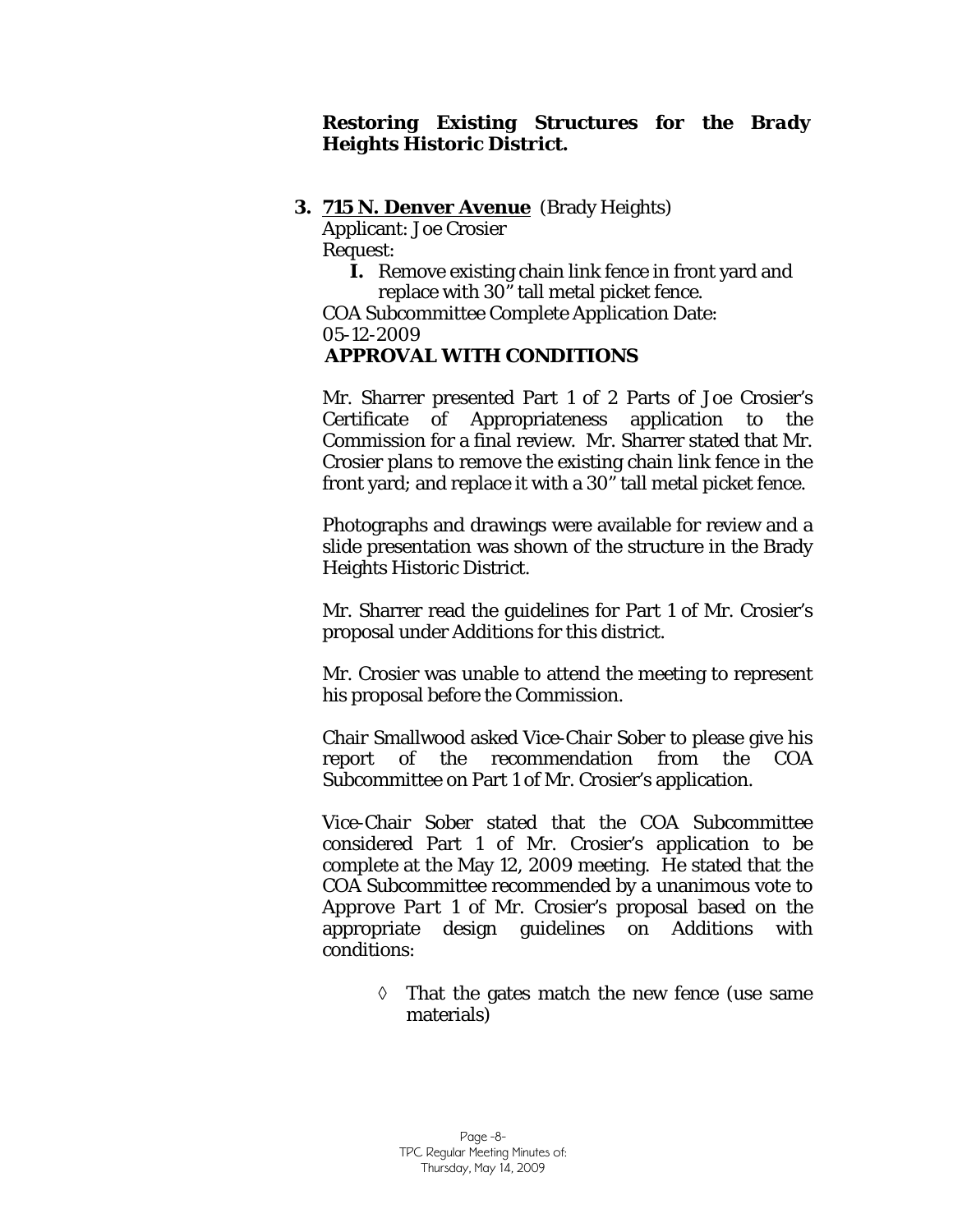Vice-Chair Sober stated that he would like to make a motion to Approve Part 1 of Mr. Crosier's application with the option:

> $\lozenge$  To install the new metal picket fence up to 36" high

The motion was seconded by Commissioner O'Neal.

After further review of the application, Chair Smallwood asked for roll call to be announced.

### **By a show of hands, all "In Favor" of the motion to**  *Approve Part 1* **of Joe Crosier's Application without conditions:**

- (1) Chair Smallwood;
- (2) Vice-Chair Sober;
- (3) Breniss O'Neal;
- (4) Charles Gilmore;
- (5) Mary Lee Townsend;
- (6) Matt King;
- (7) Kristen Bergman;
- (8) Pamela Curtis;
- (9) Anne Pollard;
- (10) Jim Turner; &
- (11) Robert Shears;

### **All Opposed:**

None.

## **All Abstaining:**

None.

**All not present during this vote:** None;

The motion was *Approved Unanimously* by members present and voting.

*The Tulsa Preservation Commission Approved Part 1 of 2 Parts of Joe Crosier's proposal based on guidelines under Building Site, Paragraph 3 for Additions to Existing Structures for the Brady Heights Historic District.*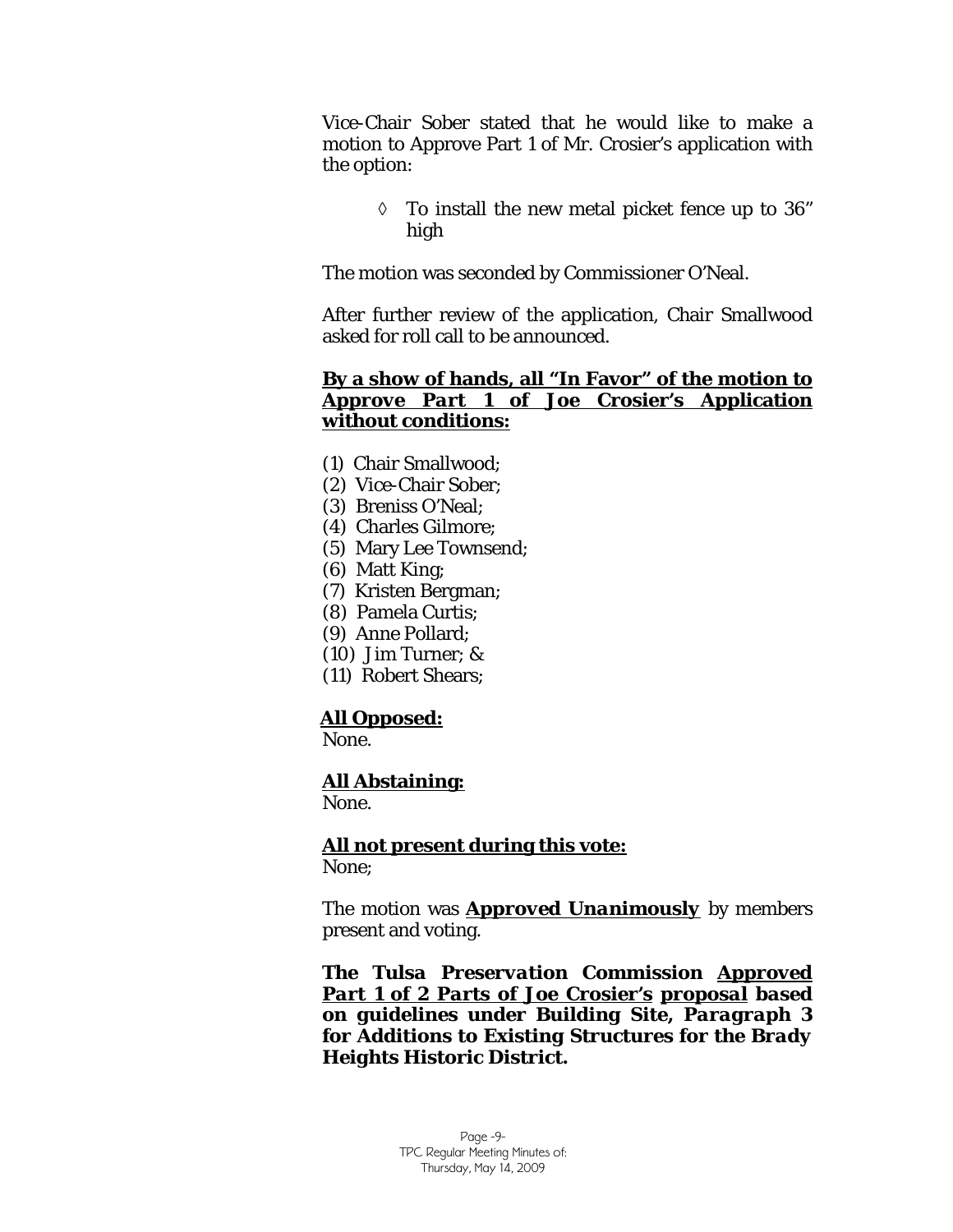### **3. 715 N. Denver Avenue** (Brady Heights)

Applicant: Joe Crosier Request:

> **II.** Remove two light fixtures flanking front doors which are not original to house. Install new light fixture centered above entry.

COA Subcommittee Complete Application Date: 05-12-2009  *DENIED* 

Mr. Sharrer presented Part 2 of 2 Parts of Joe Crosier's Certificate of Appropriateness application to the Commission for a final review. Mr. Sharrer stated that Mr. Crosier plans to remove two (2) front light fixtures flanking the front doors. He stated that the two light fixtures are not original to that house; but that Mr. Crosier would like to install one (1) new light fixture centered above the entry.

Photographs and drawings were available for review and a slide presentation was shown of the structure in the Brady Heights Historic District.

Mr. Sharrer read the guidelines for Part 2 of Mr. Crosier's proposal under *Restore* for this district.

Most of the Commissioners believe that the location of the proposed new light fixture centered above the entry between the two front doors is inappropriate.

Chair Smallwood asked Vice-Chair Sober to please give his report of the recommendation from the COA Subcommittee on Part 2 of Mr. Crosier's application.

Vice-Chair Sober stated that the COA Subcommittee considered Part 2 of Mr. Crosier's application to be complete at the May 12, 2009 meeting. He stated that the COA Subcommittee recommended by a unanimous vote to *Deny Part 2* of Mr. Crosier's proposal based on the appropriate design guidelines to *Restore*.

Vice-Chair Sober stated that he would like to make a motion to Deny Part 2 of Mr. Crosier's application.

The motion was seconded by Commissioner O'Neal.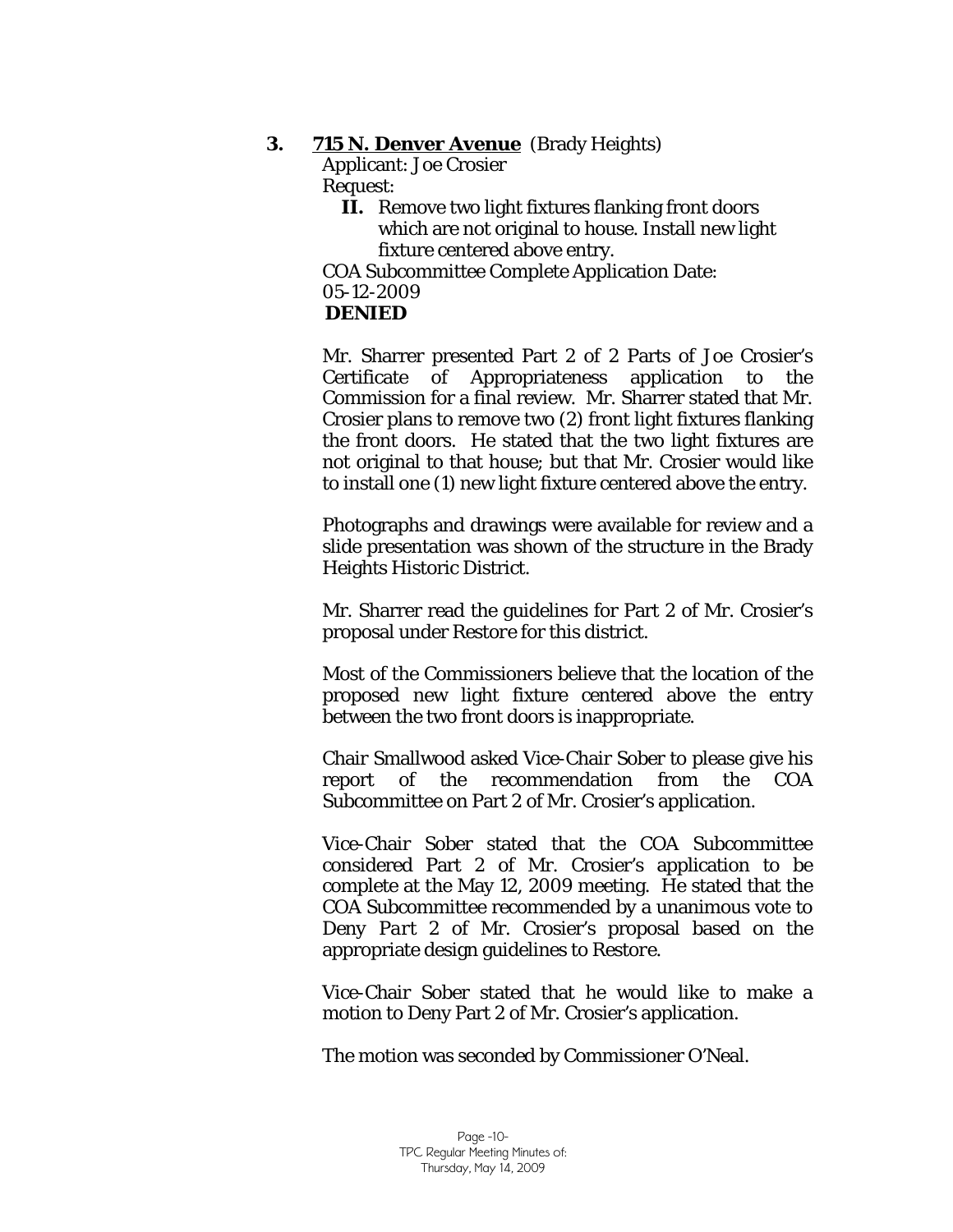After further review of the application, Chair Smallwood asked for roll call to be announced.

### **By a show of hands, all "In Favor" of the motion to**  *Deny Part 2* **of Joe Crosier's Application:**

- (1) Chair Smallwood;
- (2) Vice-Chair Sober;
- (3) Breniss O'Neal;
- (4) Charles Gilmore;
- (5) Mary Lee Townsend;
- (6) Matt King;
- (7) Kristen Bergman;
- (8) Pamela Curtis;
- (9) Anne Pollard; &
- (10) Robert Shears;

### **All Opposed:**

None.

### **All Abstaining:**

(11) Jim Turner;

**All not present during this vote:**

None;

The motion was *Approved by Majority* by members present and voting.

*The Tulsa Preservation Commission Denied Part 2 of 2 Parts of Joe Crosier's proposal based on guidelines under Property owners are strongly encouraged, in order of preference to: Paragraphs 1 & 2 for Restoring Existing Structures for the Brady Heights Historic District.*

**4. 1912 S. Detroit Avenue** (North Maple Ridge) Applicant: John and Sandy Connelly Request: Remove windows from mud room on southwest corner of house. Enclose opening with brick that matches existing materials. COA Subcommittee Complete Application Date: 05-12-2009 *APPROVAL WITHOUT CONDITIONS*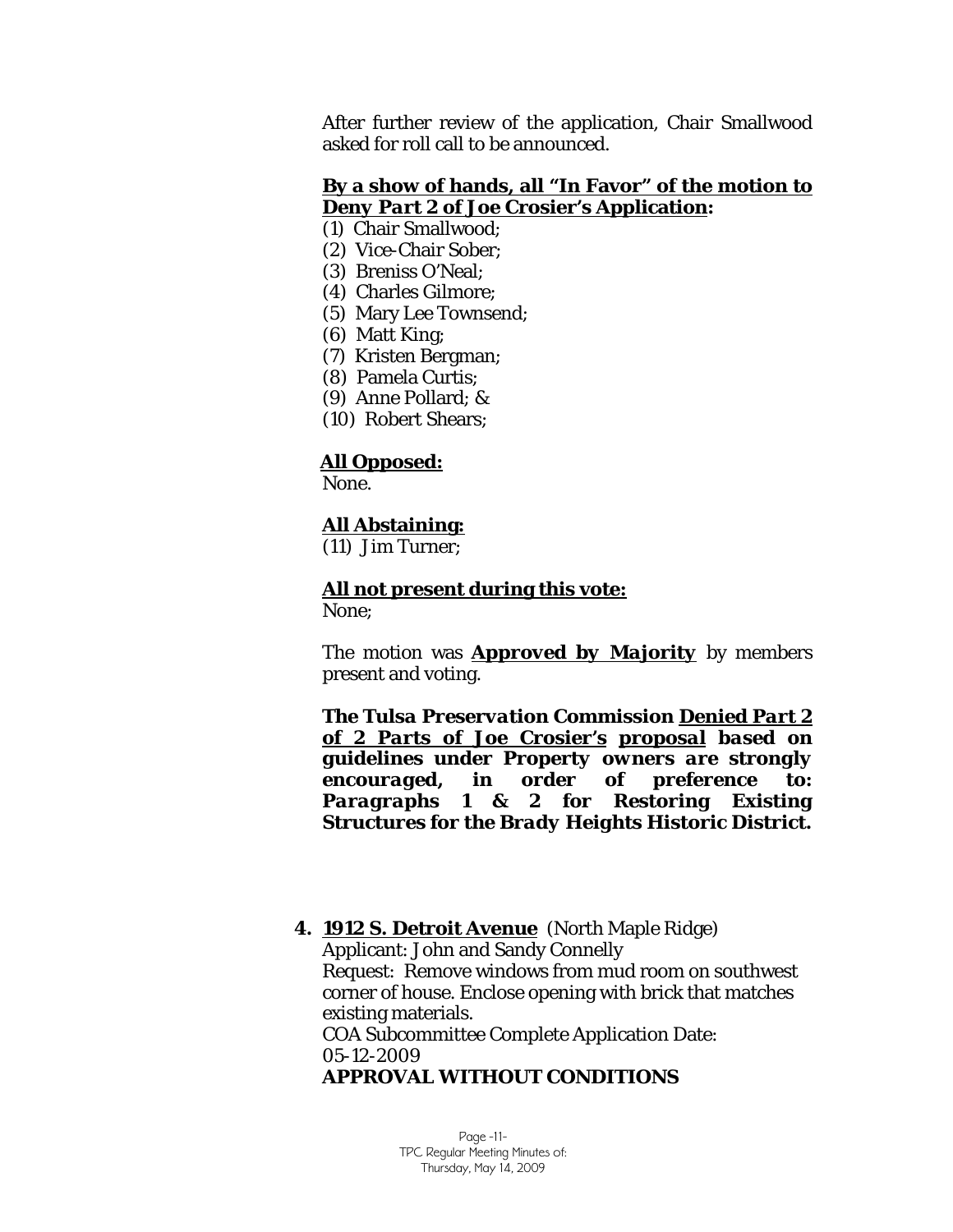Mr. Sharrer presented John and Sandy Connelly's Certificate of Appropriateness application to the Commission for a final review. Mr. Sharrer stated that the Connellys plan to remove the windows from the mud room on the southwest corner of house; and enclose the opening with brick that will match the existing materials. Mr. Sharrer added that the header and batten board will remain.

Photographs and drawings were available for review and a slide presentation was shown of the structure in the North Maple Ridge Historic District.

Mr. Sharrer read the guidelines for the Connelly's proposal under *Additions* for this district.

Neither Mr. or Mrs. Connelly was able to attend the meeting to represent their proposal before the Commission; and they were unable to have someone attend the meeting to represent their request.

North Maple Ridge Representative, Sally Davies believes that the house will look like a big box sitting on the corner of the street. She stated that the structure needs some kind of detailing. Ms. Davies believes if the Connellys use solid brick that they're going to lose the rhythm and style of the structure.

Chair Smallwood asked Vice-Chair Sober to please give his report of the recommendation from the COA Subcommittee on the Connelly's application.

Vice-Chair Sober stated that the COA Subcommittee considered the Connelly's application to be complete at the May 12, 2009 meeting. He stated that the COA Subcommittee recommended by a majority vote to *Approve* the Connelly's proposal for *Additions* based on the appropriate design guidelines with conditions:

◊ That the header and batten board remain

Vice-Chair Sober stated that he would like to make a motion to approve the Connelly's application with no conditions.

The motion was seconded by Commissioner O'Neal.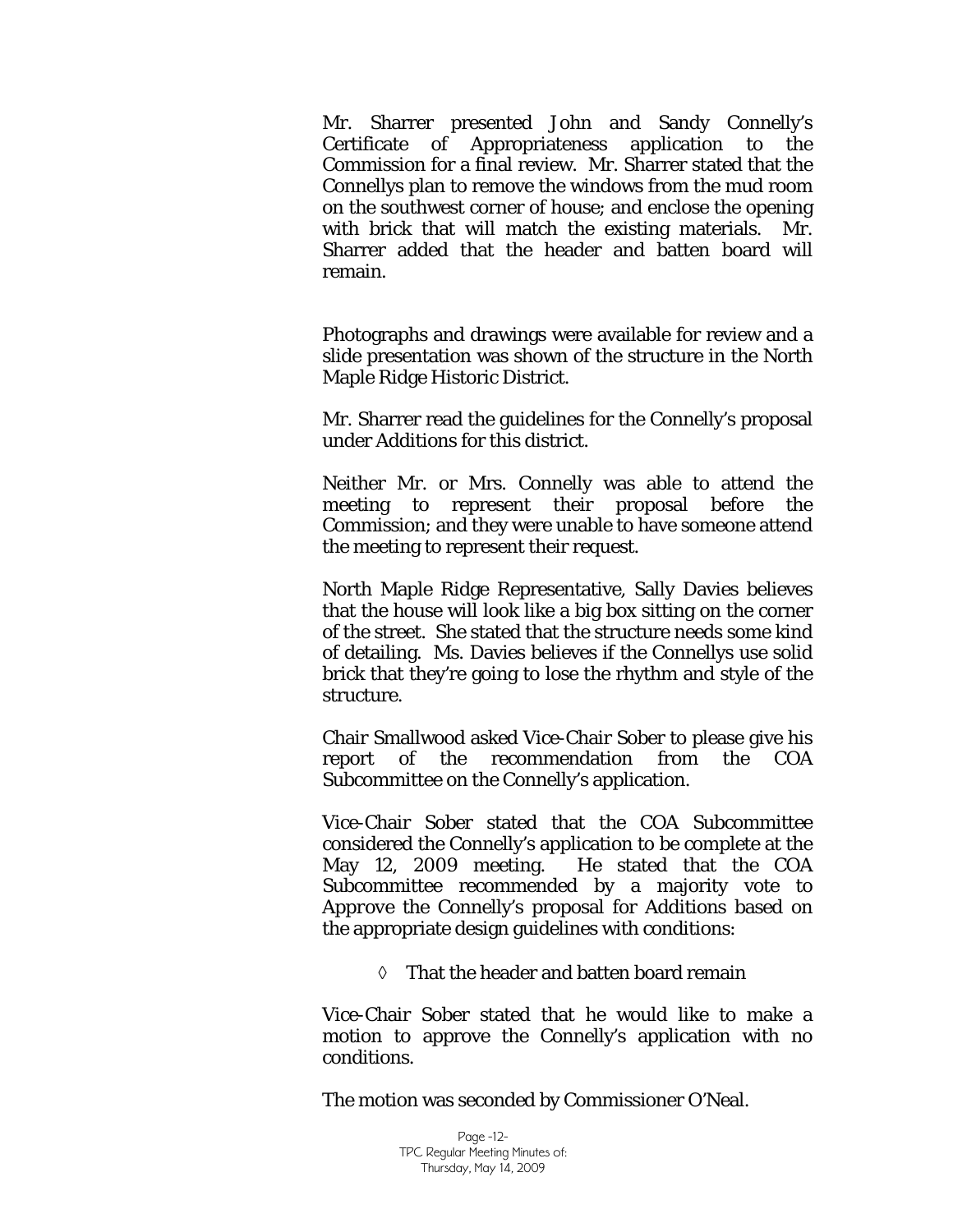After further review of the application, Chair Smallwood asked for roll call to be announced.

### **By a show of hands, all "In Favor" of the motion to** *Approve* **John & Sandy Connelly's Application without conditions:**

- (1) Vice-Chair Sober;
- (2) Breniss O'Neal;
- (3) Charles Gilmore;
- (4) Mary Lee Townsend;
- (5) Matt King;
- (6) Kristen Bergman;
- (7) Pamela Curtis;
- (8) Anne Pollard;
- (9) Jim Turner; &
- (10) Robert Shears;

### **All Opposed:**

(11) Chair Smallwood;

### **All Abstaining:**

None.

### **All not present during this vote:** None;

The motion was *Approved by Majority* by members present and voting.

*The Tulsa Preservation Commission Approved John & Sandy Connelly's proposal based on guidelines under Section VIIIB General Requirements, B.1.0.3; for Additions to Existing Structures for the North Maple Ridge Historic District.*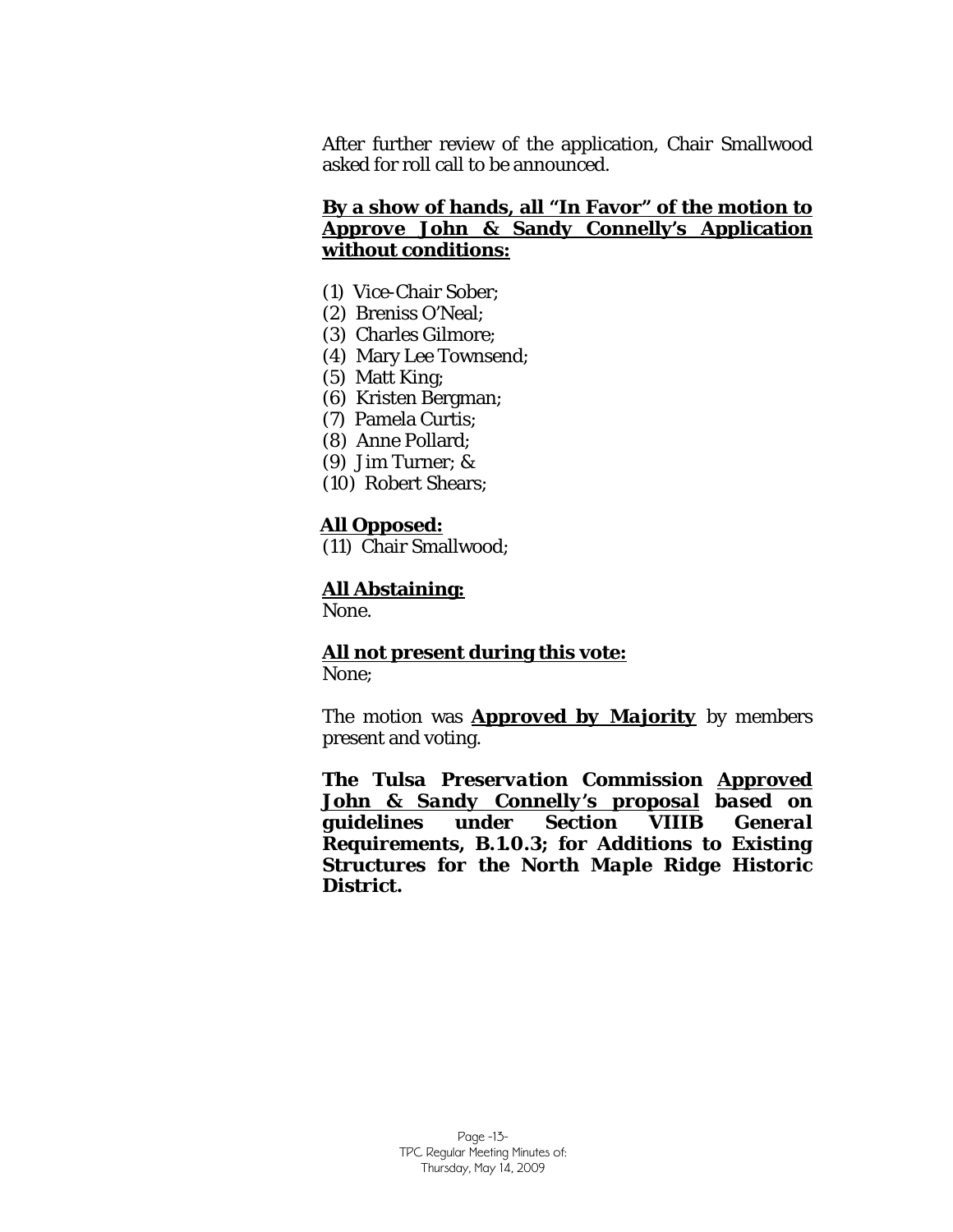### **B. Rules & Regulations Committee**

Rules & Regulations Committee Chairman Charles Gilmore had no report.

## **C. Outreach Committee**

Outreach Committee Chairperson Kristen Bergman reported that the next Outreach Committee meeting will be at Elote, 5th & Boston at 11:30 a.m., on Friday, May 15, 2009.

Chairperson Bergman stated that the committee is planning to have an upcoming open house in Swan Lake; and will be inviting all of the historic neighborhoods. She stated that they plan to have an open house twice a year.

Chairperson Bergman announced a potential new initiative called *Friends of Preservation* she is exploring. She stated that *Friends of Preservation* could be established to raise funds for preservation matters, including the purchase of threatened historic properties.

## **5. Chair Report**

Chair Smallwood reported that the dedication of the Meadow Gold sign will be held on Friday, May 22, 2009 at 11:00 a.m.; and that everyone is welcome to attend the special event.

## **6. Staff Report**

The May Staff Report was distributed to the Commission prior to this meeting by email for review.

## **6. Absence Report**

No report.

## **7. New Business**

*Under the Open Meeting Act, this agenda item is authorized only for matters not known about or which could not have been reasonably foreseen prior to the time of posting the agenda or any revised agenda.* 

Vice-Chair Sober announced that about 500 people attended the PLANiTulsa event at the Cain's Ballroom. He stated that the session was very interesting and generated a lot of excitement. The PLANiTulsa team is hoping to have great response to the surveys they are circulating in the community. He stated that if you would like to fill out a PLANiTulsa Survey that you have until